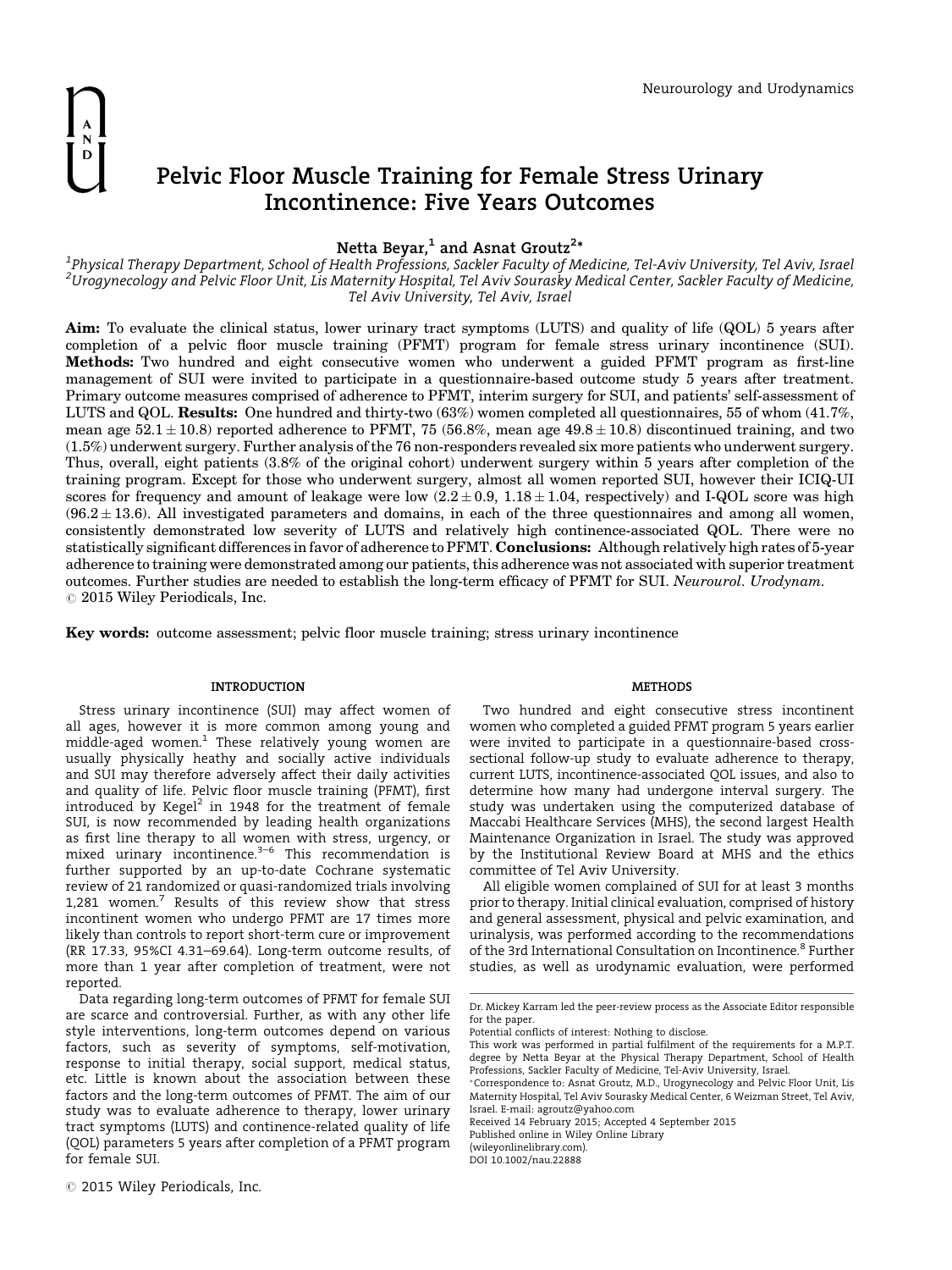## 2 Beyar and Groutz

according to medical judgment. The diagnosis of SUI was based on a demonstration of urinary leakage on straining or coughing with a comfortably full bladder. In women presenting with mixed incontinence, SUI was classified as predominant according to the patient's self-report. Women included in this study had not received either PFMT or incontinence surgery prior to the index intervention. Additional exclusion criteria included: urgency urinary incontinence (UUI), mixed urinary incontinence with predominant UUI, concomitant significant pelvic organ prolapse (stage 2 or more by POP-Q classification), patients who discontinued the PFMT program, and those who underwent additional guided PFMT sessions during the 5-year follow-up interval.

All PFMT sessions were conducted individually by certified pelvic physiotherapists in MHS clinics. Each woman attended once a week for at least three consecutive private PFMT sessions until she acquired adequate skills to perform self-training. The final number of sessions was determined by the physiotherapist. Vaginal palpation was used to evaluate pelvic floor muscle function and strength and to assess whether contractions were performed correctly. The muscle power was graded from zero to five according to the Oxford grading system. Biofeedback or electrostimulation were used as necessary as an adjunct to training. All women were advised to integrate PFMT into their daily activities and to perform exercises at home twice a week. The recommended self-training protocol comprised of three sets of 8–12 slow velocity, close-to-maximum contractions.

Baseline demographic and clinical data, as well as training parameters and clinical follow up were documented in a detailed computerized database. Using this database we detected 208 consecutive stress incontinent women who completed a PFMT program 5 years earlier and met our inclusion and exclusion criteria. All participants were contacted and invited to complete up-to-date postal questionnaires regarding their adherence to therapy, interval surgery, LUTS, and continence-related QOL. Of the 208 women, 194 (93%) agreed to participate in the study, 12 (6%) were lost to follow-up or refused, and two patients had passed away. Validated LUTS and QOL questionnaires (BFLUTS<sup>9</sup>, ICIQ-UI<sup>10</sup>, I-QOL<sup>11</sup>), as well as a clinical questionnaire devised by the authors, were sent (with a stamped return envelope) to the 194 eligible women, 132 (68%) of whom completed and returned the requested questionnaires (63% of the original cohort). Comparing the 132 responders versus the 76 non responders, there were no statistically significant differences in terms of their mean age, parity, body mass index (BMI), presenting LUTS, or number of PFMT sessions. The 132 responders were further divided into two subgroups according to 5-year adherence to therapy. Primary outcome measures comprised of patients' self-assessment of LUTS, incontinence associated QOL parameters, and interval surgery for SUI. Secondary outcome measures were risk factors associated with severity of incontinence and impaired QOL. Primary and secondary outcome measures were analysed and compared between the two subgroups.

Statistical analysis was performed using Student's t-test for continuous data or Fisher exact test for categorical data. Data are summarized as mean  $\pm$  standard deviation (SD), or percentage according to the variables.  $P < 0.05$  was considered statistically significant. Statistical Package for Social Sciences (SPSS), version 15.0, was used for the analysis.

#### RESULTS

One hundred and thirty two women (mean age:  $50.5 \pm 10.8$ years, range: 34–79) who underwent guided PFMT as first-line management for SUI 5 years earlier were available for outcome TABLE I. Demographic Characteristics (Five Years After Therapy)

| Mean $\pm$ SD or N (%)                                | No adherence<br>to PFMT<br>$(N = 75)$ | Adherence<br>to PFMT<br>$(N = 55)$ | P*    |
|-------------------------------------------------------|---------------------------------------|------------------------------------|-------|
| Interval after therapy (years)                        | $5.64 + 0.84$                         | $5.58 + 0.64$                      | 0.679 |
| Age (years)                                           | $49.81 + 10.82$                       | $52.05 + 10.81$                    | 0.254 |
| Body mass index $(Kg/m2)$                             | $25.25 + 4.15$                        | $24.9 + 3.63$                      | 0.589 |
| Parity                                                | $2.69 + 1.47$                         | $2.54 + 1.05$                      | 0.526 |
| Vaginal deliveries during interval<br>Education level | 17 (22.7%)                            | 8(14.5%)                           | 0.270 |
| Elementary school                                     | 3(4%)                                 | 1(1.8%)                            |       |
| High school<br>Tertiary                               | 14 (18.7%)<br>58 (77.3%)              | 13 (23.6%)<br>41 (74.5%)           |       |
|                                                       |                                       |                                    |       |

PFMT, pelvic floor muscle training.

Statistical analysis was performed using Student's t-test for continuous data or Fisher exact test for categorical data.

analysis. Of these, 55 women (41.7%, mean age  $52.1 \pm 10.8$ ) reported adherence to training, 75 (56.8%, mean age  $49.8 \pm 10.8$ ) reported no adherence, and two others (1.5%) had undergone SUI surgery. Demographic and clinical characteristics of the women, divided by adherence to training, are presented in Table I. There were no statistically significant differences between the groups. However, most women (76%) had received tertiary education, a significantly higher percentage than the official reported rate (45.6%) in the general population.<sup>12</sup> The mean number of guided PFMT sessions per woman was  $4.7 \pm 2$ . The mean Oxford grade at the beginning of treatment was  $2.8 \pm 1.2$  and most women received either biofeedback (52%), or electrostimulation (8%), as an adjunct to training.

Five years after completion of the guided program, 126 (97%) of the 130 women who did not undergo surgery still had urinary incontinence, 47 (36%) of whom experienced frequent episodes (two or more per week) of incontinence regardless of adherence to training. The main type of incontinence was SUI (97%), however, 21% of the women also had UUI. The two women who underwent surgery were cured. Further analysis of the 76 women (mean age:  $50.95 \pm 12.4$  years, range: 26–84) who did not complete the questionnaires revealed six additional women who underwent SUI surgery within 5 years after therapy. Thus, overall, eight women (3.8% of the original cohort) required surgical intervention for SUI within 5 years after completion of the PFMT program.

Results of the BFLUTS, ICIQ-UI, and I-QOL questionnaires at 5 years after therapy, divided by adherence to training, are presented in Table II. Although almost all women reported SUI, their ICIQ-UI scores for frequency and amount of leakage were low (2.2  $\pm$  0.9, 1.18  $\pm$  1.04, respectively) and I-QOL score was high (96.2 $\pm$ 13.6). All investigated parameters and domains, in each of the three questionnaires and among all women, consistently demonstrated low severity of LUTS and relatively high continence-associated QOL. Further, there were no statistically significant differences in favor of adherence to PFMT. Most women (91% of exercising and 87% of nonexercising individuals) reported that they would recommend PFMT to a friend with a similar problem.

### DISCUSSION

Pelvic floor muscle training is recommended as first-line management of female SUI. Short-term effectiveness, as well as lack of adverse effects, of this treatment modality are well documented, however data regarding long-term outcomes are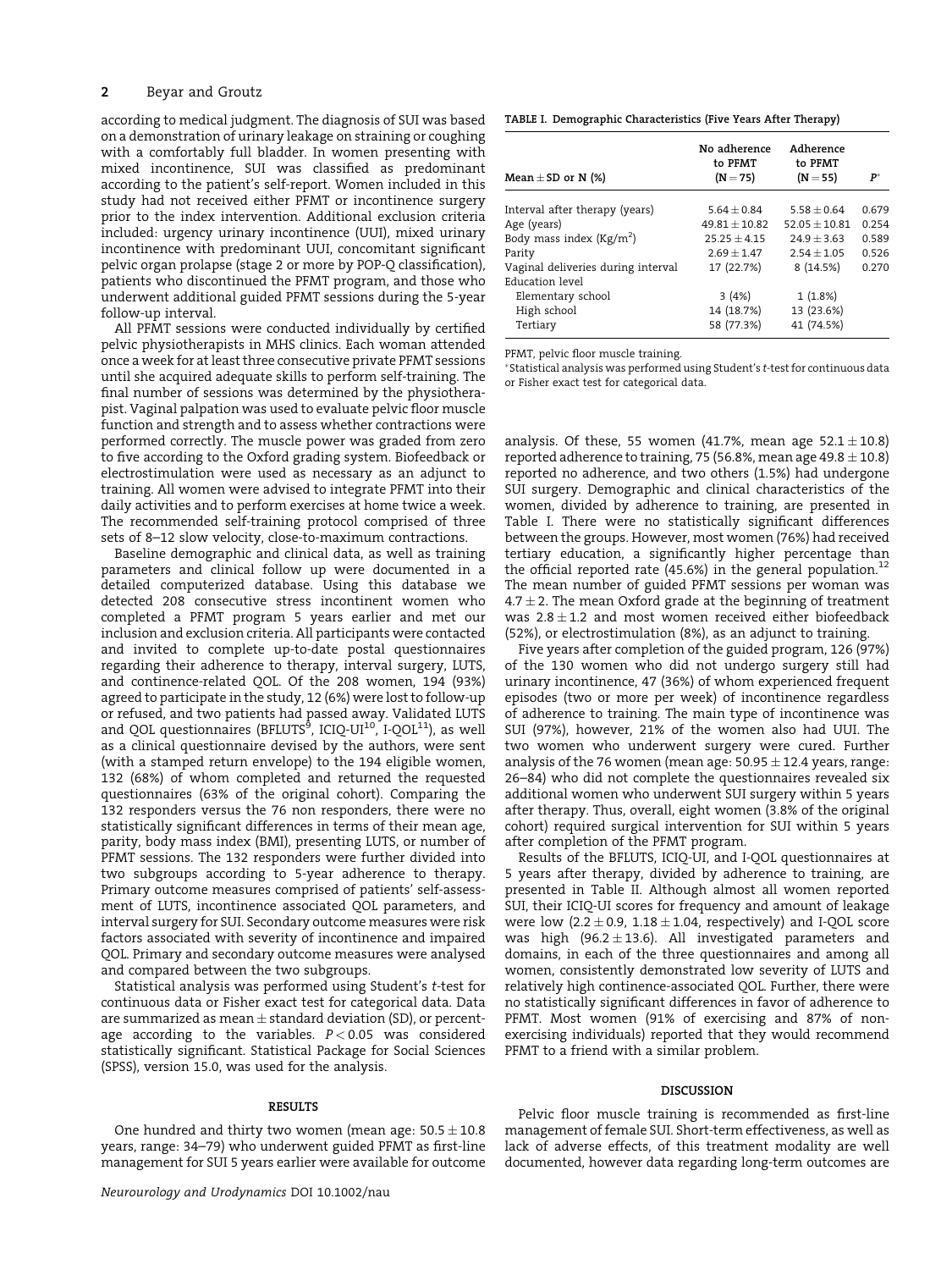|  |                                                              | TABLE II. Lower Urinary Tract Symptoms and Quality of Life Questionnaires |  |
|--|--------------------------------------------------------------|---------------------------------------------------------------------------|--|
|  | Five Years After PFMT for Female Stress Urinary Incontinence |                                                                           |  |

| $Mean + SD$                | No adherence to PFMT Adherence to PFMT<br>$(N = 75)$ | $(N = 55)$       | $P^*$ |
|----------------------------|------------------------------------------------------|------------------|-------|
| ICIO UI TOTAL              | $7.12 \pm 4.33$                                      | $7.07 \pm 4.44$  | 0.777 |
| ICIO UI<br>FREQUENCY       | $1.62 \pm 1.07$                                      | $1.56 \pm 1.01$  | 0.736 |
| ICIO UI<br><b>AMOUNT</b>   | $2.18 + 0.88$                                        | $2.25 + 1.02$    | 0.686 |
| ICIO QOL                   | $3.6 \pm 3.2$                                        | $3.2 + 3.11$     | 0.498 |
| <b>BFLUTS-FS</b>           | $3.44 + 2.4$                                         | $3.18 \pm 1.85$  | 0.507 |
| <b>BFLUTS-VS</b>           | $1.86 \pm 2$                                         | $2.2 + 2$        | 0.351 |
| <b>BFLUTS-IS</b>           | $4.73 \pm 2.84$                                      | $4.89 \pm 2.84$  | 0.756 |
| BFLUTS-SEX                 | $0.3 \pm 0.77$                                       | $0.49 \pm 1.12$  | 0.269 |
| BFLUTS-OOL                 | $3.1 \pm 3.11$                                       | $3.01 \pm 2.75$  | 0.867 |
| I-OOL-TOTAL                | $96.65 \pm 13.82$                                    | $95.96 + 13.59$  | 0.778 |
| I-OOL-<br><b>AVOIDANCE</b> | $34.29 \pm 5.32$                                     | $34.05 \pm 4.85$ | 0.794 |
| I-OOL-PSYCHO               | $41.57 \pm 5.39$                                     | $41.14 \pm 5.35$ | 0.655 |
| I-OOL-<br><b>EMBARRAS</b>  | $20.78 \pm 4.4$                                      | $20.76 \pm 4.49$ | 0.977 |

PFMT, pelvic floor muscle training.

BFLUTS<sup>9</sup>, Bristol female lower urinary tract symptoms questionnaire. FS, filling symptoms; VS, voiding symptoms; IS, incontinence symptoms, Sex, sexual function; QOL, quality of life.

ICIQ-UI<sup>10</sup>, International Consultation on Incontinence Questionnaire.

I-QOL11, Incontinence Quality Of Life instrument.

Student's t-test.

scarce and controversial. $^7$  Long-term adherence to PFMT was previously reported to be associated with better outcomes, however the adherence rate is known to be poor in most lifestyle interventions.<sup>13,14</sup> Results of the present study demonstrate up to 42.7% adherence 5 years after completion of a guided PFMT program for female SUI, yet adherence per se was not found to be associated with superior outcomes. Surprisingly, only a few of our patients underwent SUI surgery within 5 years after treatment. This rate is much lower than previously reported.

Long-term outcomes of PFMT have been studied in several small series of stress incontinent women. Cammu et al. used postal questionnaires to evaluate 45 women who underwent  $P$ FMT 10 years earlier.<sup>15</sup> When PFMT had initially been successful, favorable results were maintained in two-thirds of the patients and only 8% had undergone surgery. When PFMT had initially failed, then as much as 62% had undergone surgery. Bo et al. invited 52 women, who were originally randomized 15 years earlier to home versus intensive PFMT, to participate in a questionnaire-based follow-up assessment.<sup>16</sup> As much as 50% of both groups had undergone surgery during the 15-year follow-up period and 28% performed PFMT at least weekly. The investigators concluded that long-term adherence to training is low and that the short-term effectiveness of PFMT is not maintained 15 years later. Interestingly, 5-year outcome results of the same original cohort were much more favorable: of 23 women who had participated in the intensive PFMT arm, 16 (70%) were exercising the pelvic floor muscles at least once a week, and only three (13%) underwent surgery.<sup>17</sup> These 5 year outcome results were published in 1996, just before the introduction of the mid-urethral sling technique. It is therefore possible that with the increased use of minimally invasive surgical procedures more patients decided to undergo surgery. Schiotz et al. investigated 33 women 10 years after they had

participated in a study on conservative treatment of SUI. $^{18}$ During the interim, 15 (47%) women had undergone surgery and only five (15%) were still doing PFMT at least twice per week. Most recently, Bo and Hilde performed a systematic review to evaluate the long-term outcomes of PFMT for female SUI.13 Nineteen studies were included (1,141 women, followed between one and 15 years). Meta-analysis of the results was not possible due to the high heterogeneity of both original and long-term studies. Long-term adherence to PFMT varied between 10% and 70%. Long-term success based on responders to the original trial varied between 41% and 85%. Five studies reported that the initial success rate was maintained in the long-term. Surgery rates in the long-term varied between 4.9% and 58%. The authors emphasized the need for high quality RCTs comparing different training dosages and followup strategies.

The results of our study demonstrate a relatively high adherence rate (42.7%) and a very low rate (3.8% of the original cohort) of surgical intervention within 5 years after completion of a guided PFMT program. However, most women who did not undergo surgery were still stress incontinent, regardless of adherence to training. Despite the lack of cure, results suggest an overall mild degree of existing incontinence and a relatively high QOL. There is no consensus regarding PFMT protocols. The number of contractions recommended across studies range from 8–12 contractions three times a day, to 20 contractions four times a day, to as many as 200 contractions per day. The duration of each contraction varies in published studies from 4 sec to 30–40 sec.<sup>19</sup> The recommended self-training protocol used in the present study comprised of three sets of  $\check{\text{8--12}}$  slow velocity, close-to-maximum contractions at least twice a week. Since all investigated outcome parameters were similar among our patients regardless of adherence to training, it is less likely that exercising per se yields these results. It is quite possible that PFMT programs provide additional rehabilitation tools to control leakage other than exercising. For example, conscious pre-contraction of the pelvic floor just ahead and throughout physical stress is known to stabilize the bladder neck and reduce urinary leakage.<sup>20</sup> It is also possible that the results of the present study reflect some selection bias at enrolment since most patients were highly educated, highly motivated, and relatively young women. Further, we speculate that contrary to the international recommendations, significantly affected stress incontinent women were directed to, or preferred surgical intervention as first-line management 5 years earlier, while only those with a mild degree of incontinence were referred to PFMT. This management approach is supported by a recent well designed RCT that verified the superiority of midurethral sling surgery over PFMT as first-line management of  $SUI<sup>21</sup>$  The main limitations of the present study include missing data of non-responders, lack of matched questionnaires at baseline, and lack of objective evaluation at end point. Nevertheless, the study strengths comprise of a relatively high response rate, relatively large and homogeneous series, the use of various validated questionnaires, high quality data and high quality medical services.

In conclusion, the results of the present study demonstrate an up to 42.7% adherence rate 5 years after completion of a guided PFMT program for female SUI, yet adherence per se was not found to be associated with superior outcomes. This observation likely reflects the incorporation of additional rehabilitation tools into daily activities, as well as possible selection bias at initial referral for treatment. Further studies are needed to establish appropriate referral criteria, as well as optimal training protocols and long-term effectiveness of PFMT as first-line management of female SUI.